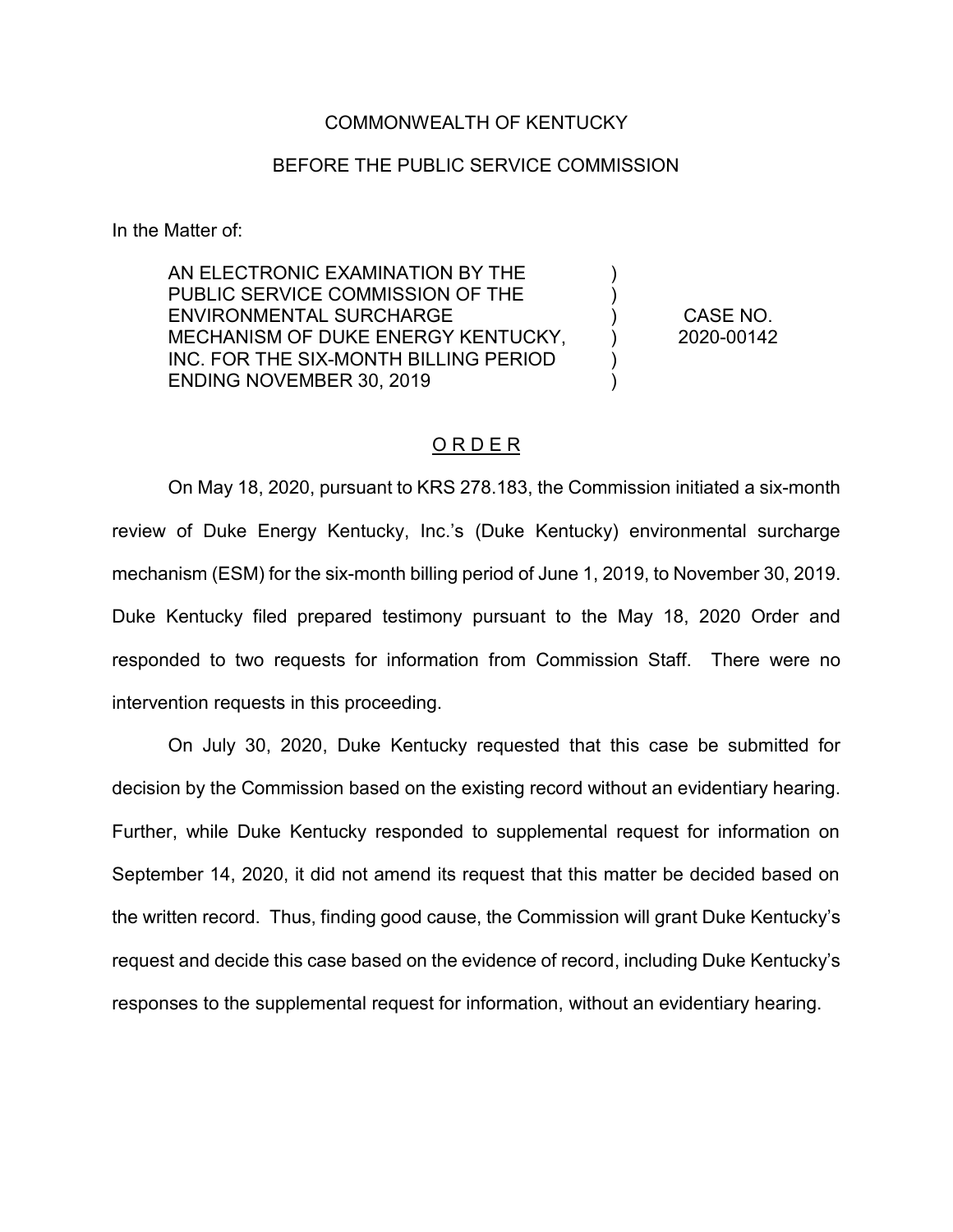## BACKGROUND

Duke Kentucky's ESM was approved in Case No. 2017-00321<sup>1</sup> and amended in Case No. 2018-00156.<sup>2</sup> As noted above, this review covers the billing months of June 2019, through November 2019, but those billing months included costs incurred from April 2019, through September 2019. This two-month lag is consistent with Duke Kentucky's tariff, which states that the environmental surcharge is to be imposed on customer bills in the second month following the month in which the applicable environmental costs are incurred.

Duke Kentucky reported that its ESM rate base at the end of April 2019 was \$40,448,174 and that its ESM rate base at the end of September 2019 was \$51,650,762.<sup>3</sup> It calculated its ESM return on rate base during the period to be \$1,889,667.<sup>4</sup> Duke Kentucky also incurred \$15,522,510 in environmental operating expenses, including depreciation expense and the amortization of regulatory assets, during the review period.<sup>5</sup>

Duke Kentucky's surcharge has a monthly true-up mechanism for differences in revenues used to calculate and bill the monthly factor. Duke Kentucky initially stated that

 <sup>1</sup> *See* Case No. 2017-00321, *Electronic Application of Duke Energy Kentucky, Inc. for: 1) An Adjustment of the Electric Rates; 2) Approval of an Environmental Compliance Plan and Surcharge Mechanism; 3) Approval of New Tariffs; 4) Approval of Accounting Practices to Establish Regulatory Assets and Liabilities; and 5) All Other Required Approvals and Relief* (Ky. PSC April 13, 2018).

<sup>2</sup> *See* Case No. 2018-00156, *Electronic Application of Duke Energy Kentucky, Inc. for a Certificate of Public Convenience and Necessity to Construct Phase Two of its West Landfill and Approval to Amend its Environmental Compliance Plan for Recovery by Environmental Surcharge Mechanism* (Ky. PSC Dec. 10, 2018).

<sup>3</sup> Duke Kentucky's Response to Commission Staff's First Request for Information (Staff's First Request), Item 1.

<sup>4</sup> *Id.* Notably, Duke Kentucky used the rate of return (ROR) from Case No. 2017-00321 to calculate that return, since the months at issue preceded the Order in Case No. 2019-00271. Duke Kentucky has been using the ROR from Case No. 2019-00271 since the final Order in that case.

<sup>5</sup> *See* Duke Kentucky's Response to Staff's First Request, Item 1.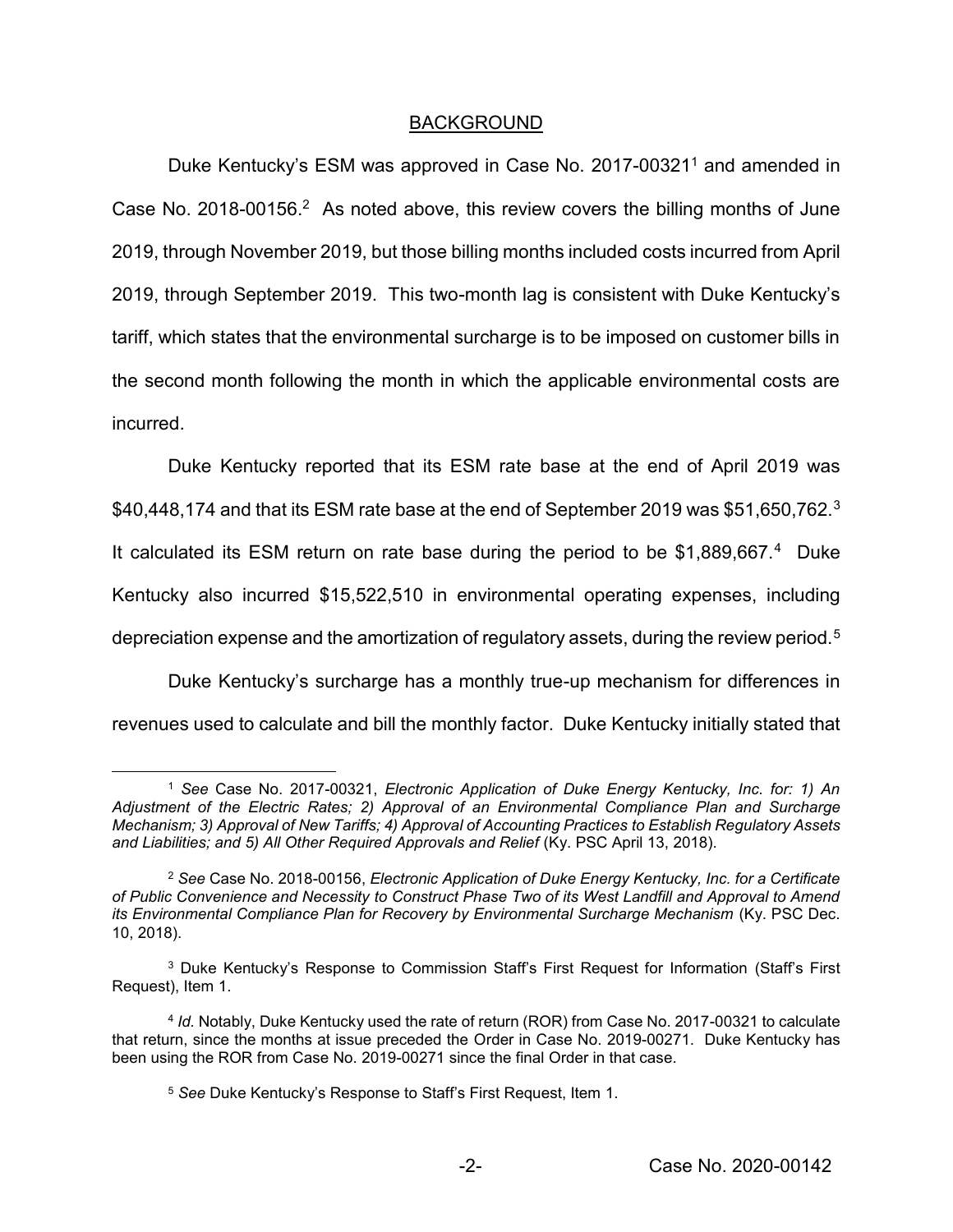it did not experience any additional over- or under-recoveries,<sup>6</sup> but following questions from Commission Staff, Duke Kentucky acknowledged that it improperly included Allowance for Funds Used During Construction (AFUDC) in its ESM rate base for the expense months of November 2018 through July 2020.<sup>7</sup> Duke Kentucky includes Construction Work in Progress (CWIP) in its ESM rate base, and therefore, should not include  $AFUDC<sup>8</sup>$ 

Duke Kentucky calculated its over-recovery for each month in which AFUDC was improperly included in rate base—from November 2018 to July 2020—and determined that its total over-recovery during those periods arising from the inclusion of AFUDC was \$380,992 from native customers and \$8,924 from nonnative customers.<sup>9</sup> Duke Kentucky indicated that AFUDC would be removed from its ESM rate base going forward and that it would refund native customers \$380,992 through the ESM surcharge in the expense month of August 2020. Duke Kentucky similarly proposed refunding nonnative customers in the amount of \$8,924 in its Rider PSM filing.10

#### **DISCUSSION**

Based on the information provided by Duke Kentucky in this matter, the amounts billed by Duke Kentucky for the six-month period of June 1, 2019, to November 30, 2019,

 <sup>6</sup> Duke Kentucky's Response to Commission Staff's First Request for Information (Staff's First Request), Item 2.

<sup>7</sup> Duke Kentucky's Response to Commission Staff's Second Request for Information (Staff's Second Request), Item 1.

<sup>8</sup> *See* Case No. 2018-00281, *Electronic Application of Atmos Energy Corporation for an Adjustment of Rates*, (KY PSC May 7, 2019), Order 25–27 ("The Commission agrees with the Attorney General that Atmos is entitled to only include either AFUDC or CWIP in rate base.").

<sup>9</sup> Duke Kentucky's Response to Staff's Second Request, Item 1

<sup>10</sup> *Id.*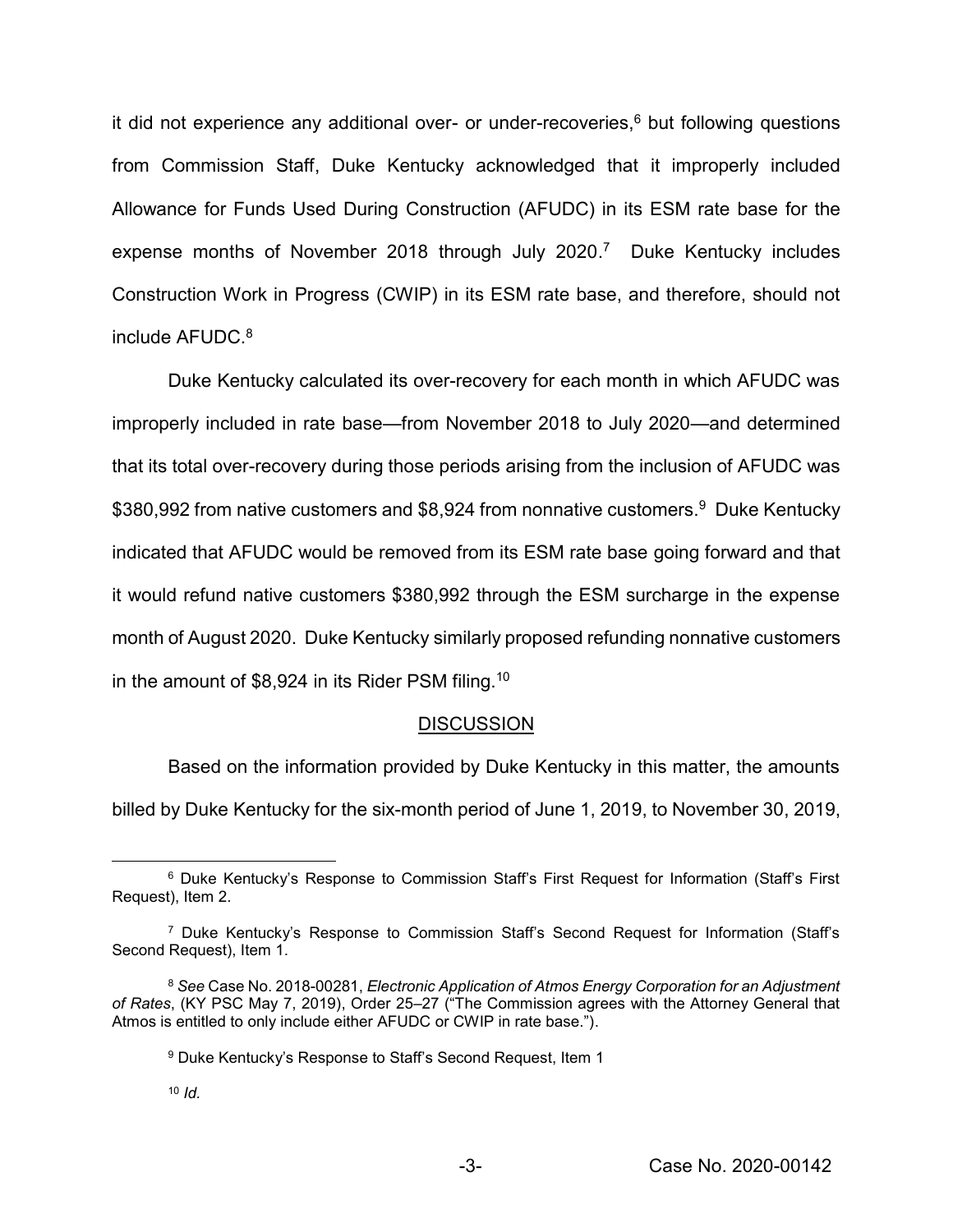generally appear to be reasonable. The only error identified in this review period was the inclusion of AFUDC in ESM rate base as discussed above. The Commission finds that Duke Kentucky's calculation and plan to refund the over-recovery arising from its inclusion of AFUDC in ESM rate base is reasonable. Thus, the Commission finds that the amounts billed by Duke Kentucky through its environmental surcharge for the period June 1, 2019, to November 30, 2019, should be approved on the condition that Duke Kentucky refund any over-recovery arising from its inclusion of AFUDC as proposed.<sup>11</sup>

Additionally, it appears that the issue with the ESM rate base arose, in part, from the forms used by Duke Kentucky. Specifically, Duke Kentucky's ES Form 2.00 includes a line containing "Eligible Environmental Compliance Plant (Gross Plant)" and a line containing "Eligible Environmental Compliance CWIP Excluding AFUDC."12 Similarly, its ES Form 2.10 includes a column containing the ESM "Gross Plant In-Service" and a column with the "CWIP Excluding AFUDC."13 While there is no dispute that AFUDC should not have been included, the explicit statements that CWIP excludes AFUDC without a corresponding statement in the forms that gross plant excludes AFUDC creates confusion regarding whether gross plant includes AFUDC in the forms. Thus, the Commission finds that Duke Kentucky must modify its monthly ES Form 2.00 and ES Form 2.10 to indicate explicitly that AFUDC is excluded from Gross Plant In-Service, as it does with CWIP.

<sup>&</sup>lt;sup>11</sup> Records in subsequent ESM filings indicate that Duke Kentucky has refunded the amounts to native customers as proposed. However, the Commission will review the refunds to both native and nonnative customers when it reviews the relevant expense months and mechanisms.

<sup>12</sup> *See* Duke Kentucky's Response to Staff's First Request, Item 1, Attachment 1.

<sup>13</sup> *See Id.*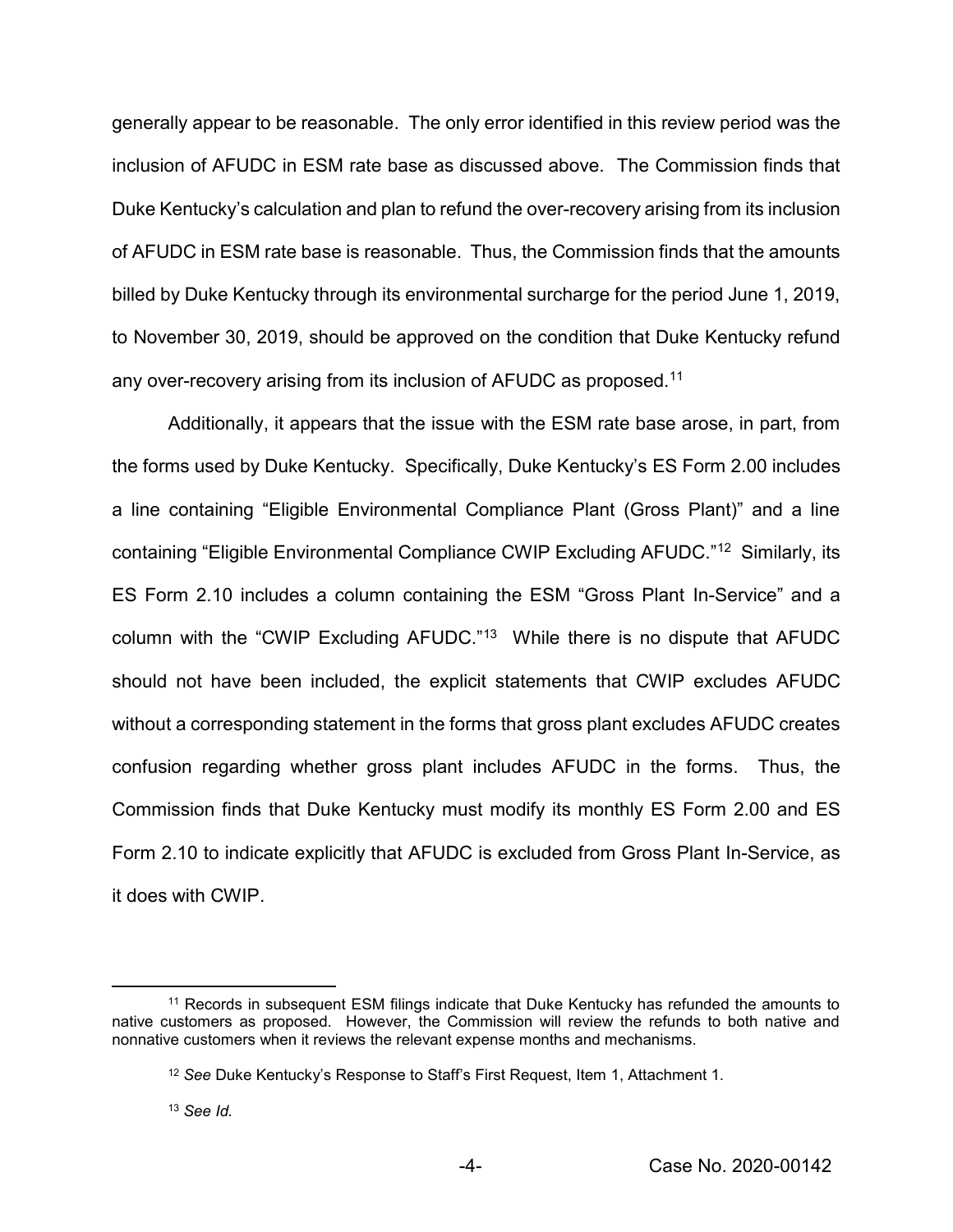IT IS THEREFORE ORDERED that:

1. Duke Kentucky's request to submit this case for a decision on the evidence of record without an evidentiary hearing is granted.

2. The amounts billed by Duke Kentucky through its environmental surcharge for the period June 1, 2019, to November 30, 2019, are approved.

3. Duke Kentucky shall refund the over-recovery arising from its inclusion of AFUDC in ESM rate base, in the amount of \$380,992 for native customers and in the amount of \$8,924 for nonnative customers, as it proposed.

4. Duke Kentucky shall modify its ES Form 2.00 and ES Form 2.10 going forward to indicate explicitly that the gross plant excludes AFUDC.

5. This case is closed and removed from the Commission's docket.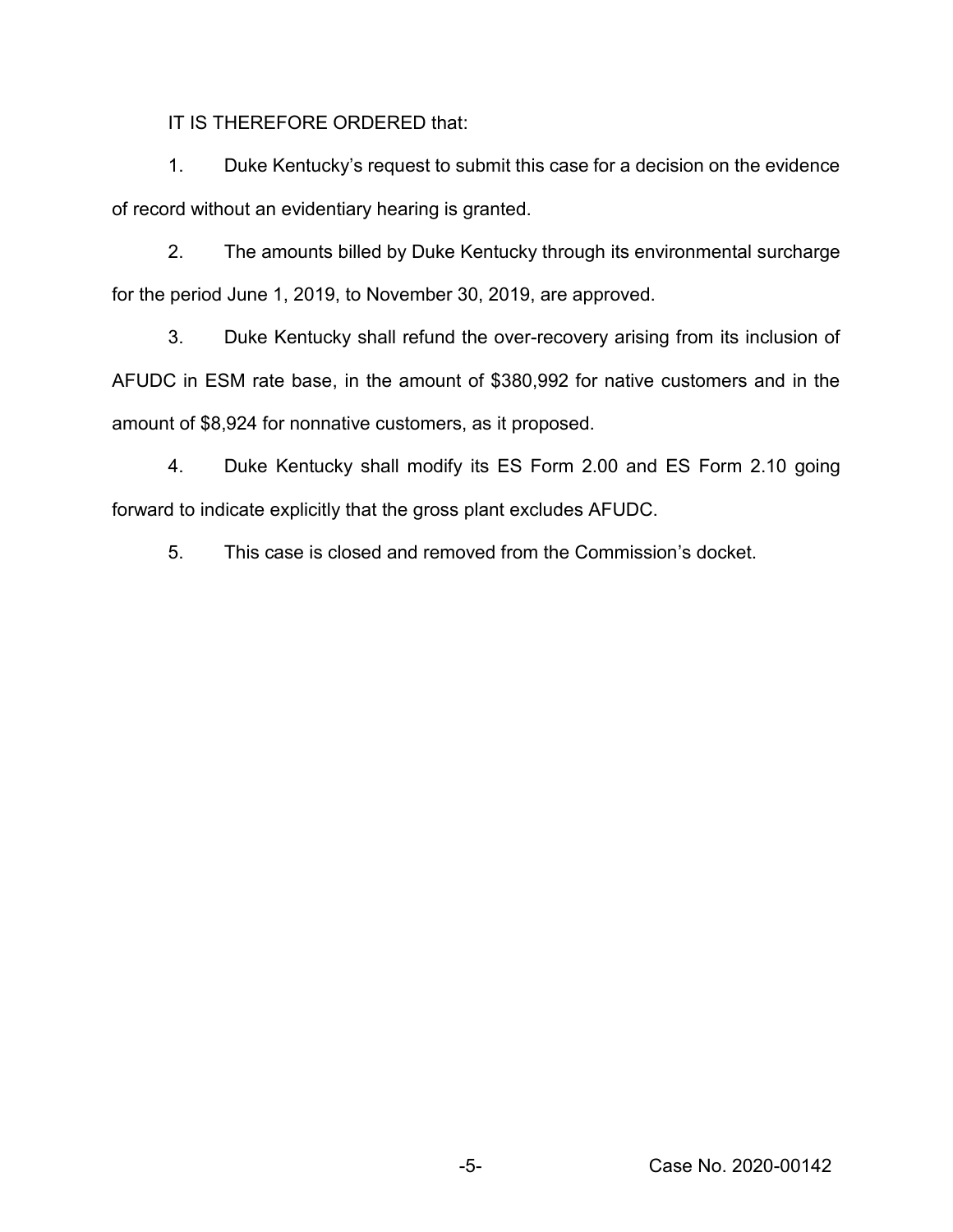By the Commission



ATTEST:

Bidwell

Executive Director

Case No. 2020-00142